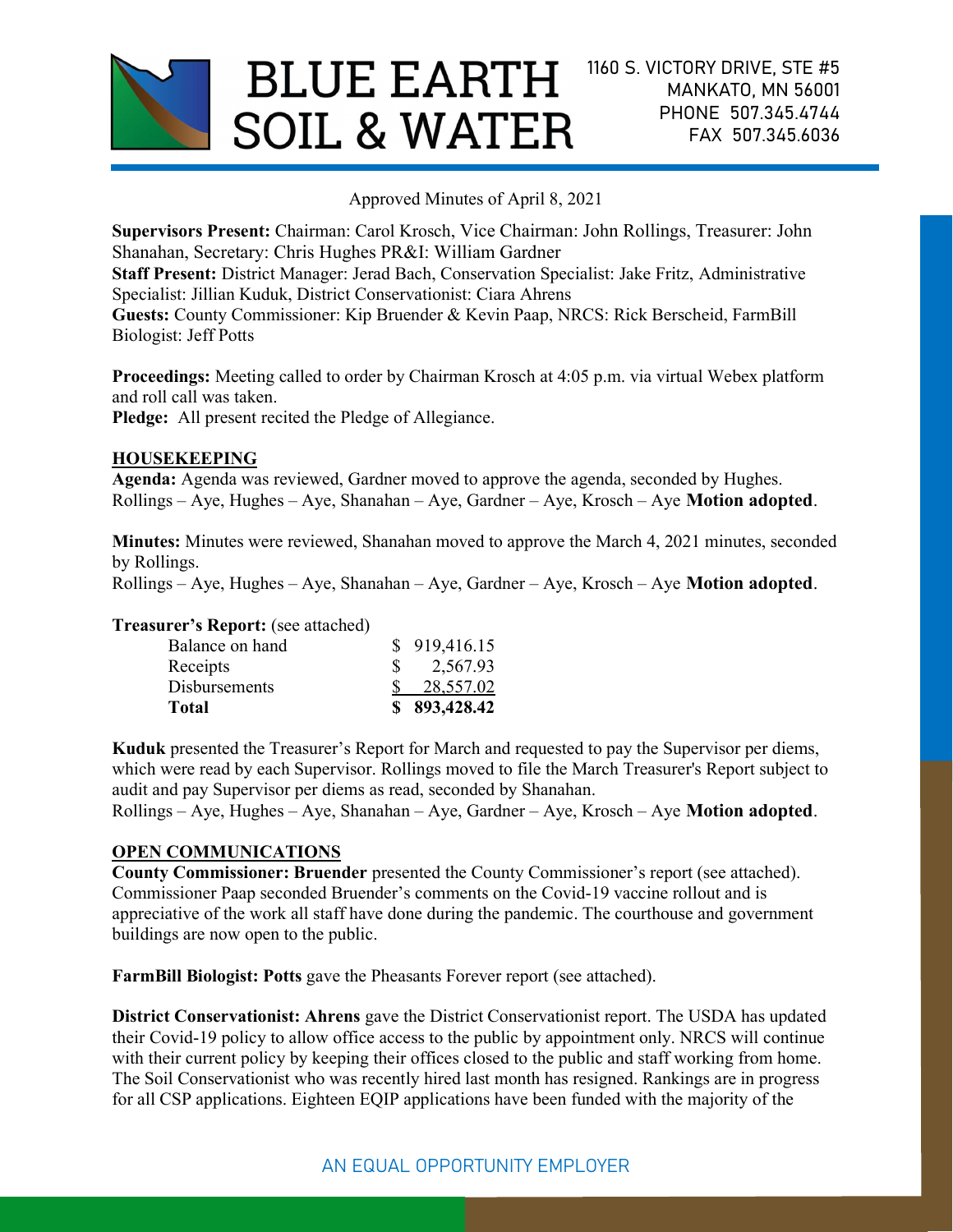funding taking place in Blue Earth County. 200+ site checks for CRP are set to take place this spring/summer. The LGU is scheduled to take place on June  $15<sup>th</sup>$  at 4:30 pm. After some discussion the board feels it would be best to hold the event virtually based on the SWCD's current Covid-19 policy.

District Manager: Bach presented the District Manager report. The SCTSA held their last meeting on March 16<sup>th</sup> and Ellickson completed his probation period. The second Civil Engineering Technician position is still in the hiring process. Grant reporting has been completed for all SWCD and SCTSA grants, which have been submitted and approved by BWSR. LeSueur River 1W1P is working on putting together the RFP to send to the consultants and there will be a public kickoff event coming soon. BWSR held a Spring Training on March 30<sup>th</sup> that District staff attended. The Conservation Technician interviews were scheduled this week and hope to wrap up tomorrow. The District's tree planter was rented out once so far this season and we are looking at options to either refurbish our current planter or upgrade with some equipment funding we have available. Customer tree pickup will take place the week of April  $19<sup>th</sup>$  with 9,525 trees arriving from Schumacher's. Any extra stock we have, will be available for purchase online the week of pickup. The Blue Earth County Fairground staff have been very accommodating hosts and we look forward to working with them again this year. Equipment and vehicles have been in for maintenance in preparation for field season. We have a full workload for the upcoming seeding season and look forward to warm weather. Hughes disconnected from the meeting 5:05 pm

## COST SHARE CONTRACTS:

## Duncanson – MAWQCP Assessment Incentive Payment

Bach presented the request for a \$300 payment to Duncanson as an incentive for completing the MN Ag Water Quality Certification Program Assessment. Rollings moved to encumber \$300 to be paid by the GBERBA MAWQCP grant for the Duncanson MAWQCP Assessment, seconded by Shanahan.

## Hughes reconnected to the meeting 5:07 pm

Rollings – Aye, Hughes – Aye, Shanahan – Aye, Gardner – Aye, Krosch – Aye Motion adopted.

## NEW BUSINESS:

#### MASWCD Resolutions:

Bach informed the board that we should be receiving information from MASWCD which will explain the resolution process. This information will be sent to the board when it arrives and in years past resolutions are usually brought before the board at the May meeting. Hughes disconnected from the meeting 5:10 pm

## In-Person Meeting Transition:

Bach opened the discussion of bringing back the SWCD board meetings to in-person and what that transition could look like. After some discussion, the consensus was to continue virtual meetings to monitor the situation and revisit at a future meeting.

# Hughes reconnected to the meeting 5:11 pm

#### SUPERVISOR REPORTS

Rollings – No report.

**Hughes** – Gave a legislative update he received on March  $26<sup>th</sup>$ . The Prairie Enthusiasts group is continuing work on their spring burns.

Shanahan – Gave an update on last month's LeSueur 1W1P meeting.

## AN EQUAL OPPORTUNITY EMPLOYER